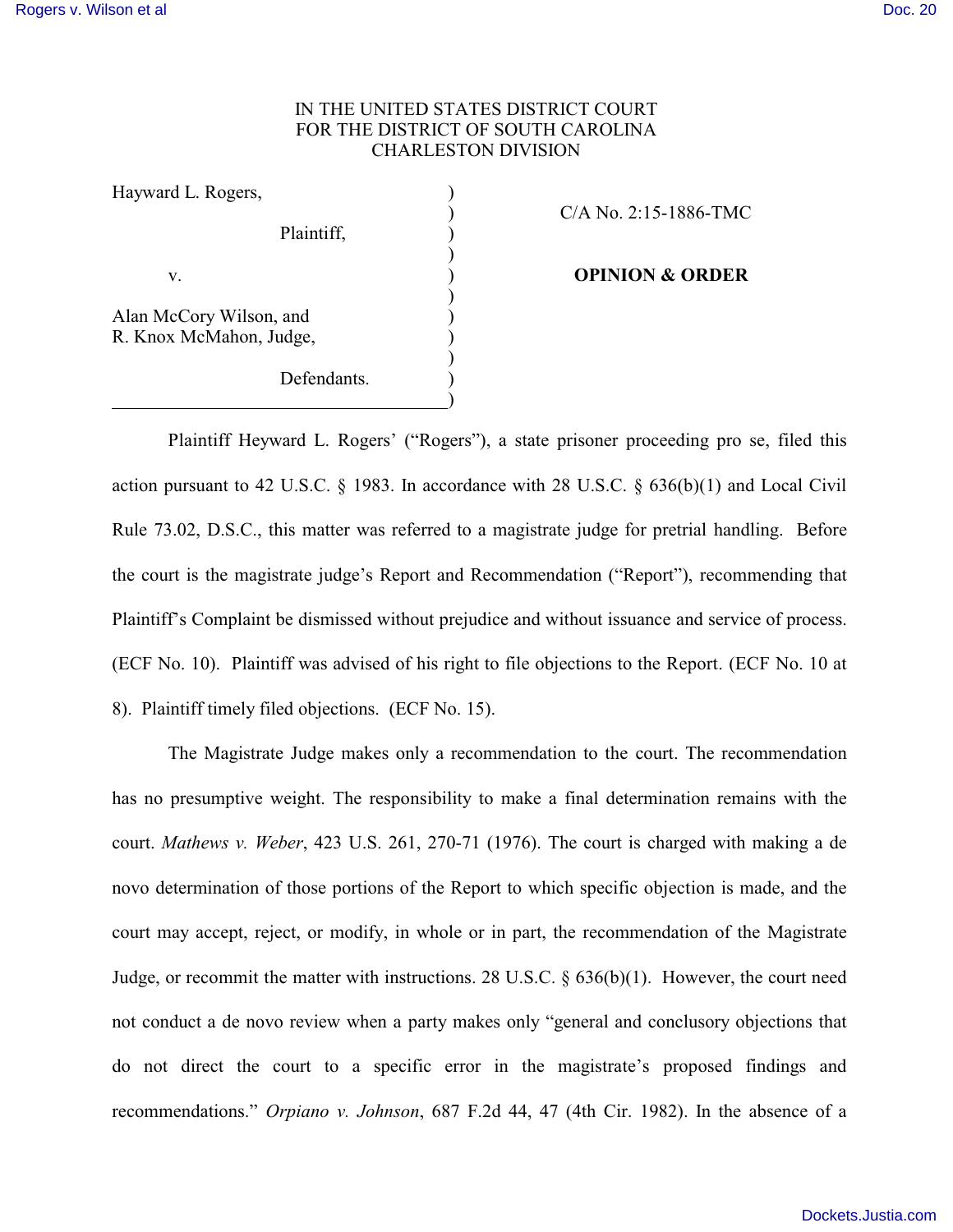timely filed, specific objection, the Magistrate Judge's conclusions are reviewed only for clear error. *See Diamond v. Colonial Life & Accident Ins. Co.*, 416 F.3d 310, 315 (4th Cir. 2005).

## **Discussion**

In his Complaint, Rogers raises several allegations regarding a state post-conviction relief ("PCR") he filed in August 2012. (Compl. at 3). He alleges violations of his due process rights and denial of access to the courts. (*Id*. at 4). Rogers asks this court to compel Defendants to provide him with evidence, including copies of search warrants, transcripts of the grand jury proceedings, and DNA test results, and schedule a hearing in the pending state PCR proceeding. (Compl. at 5). Noting that federal courts do not have the jurisdiction to compel action by state officials, and Defendant Judge R. Knox McMahon is entitled to judicial immunity, the magistrate judge recommended dismissal of this action without prejudice and without service of process. (Report at 4-6).

As noted above, Rogers timely filed objections, including 87 pages of attachments. Although most of his objections are not specific, the court was able to glean the following two objections. First, Rogers contends that this case involves extraordinary circumstances, his actual innocence, which would allow this court to intervene. Second, Rogers contends that Judge McMahon is not entitled to judicial immunity because he has refused to schedule a hearing on Rogers' pending state PCR action.

First, as the magistrate judge determined, the relief which Rogers seeks is clearly in the nature of mandamus relief. "The district courts shall have original jurisdiction of any action in the nature of mandamus to compel an officer or employee of the United States or any agency thereof to perform a duty owed to the plaintiff." 28 U.S.C. § 1361. However, a federal court does not have jurisdiction to grant mandamus relief against state officials. *Gurley v. Superior Court of Mecklenburg Cnty.*, 411 F.2d 586, 587 (4th Cir. 1969). As the Defendants in this action are state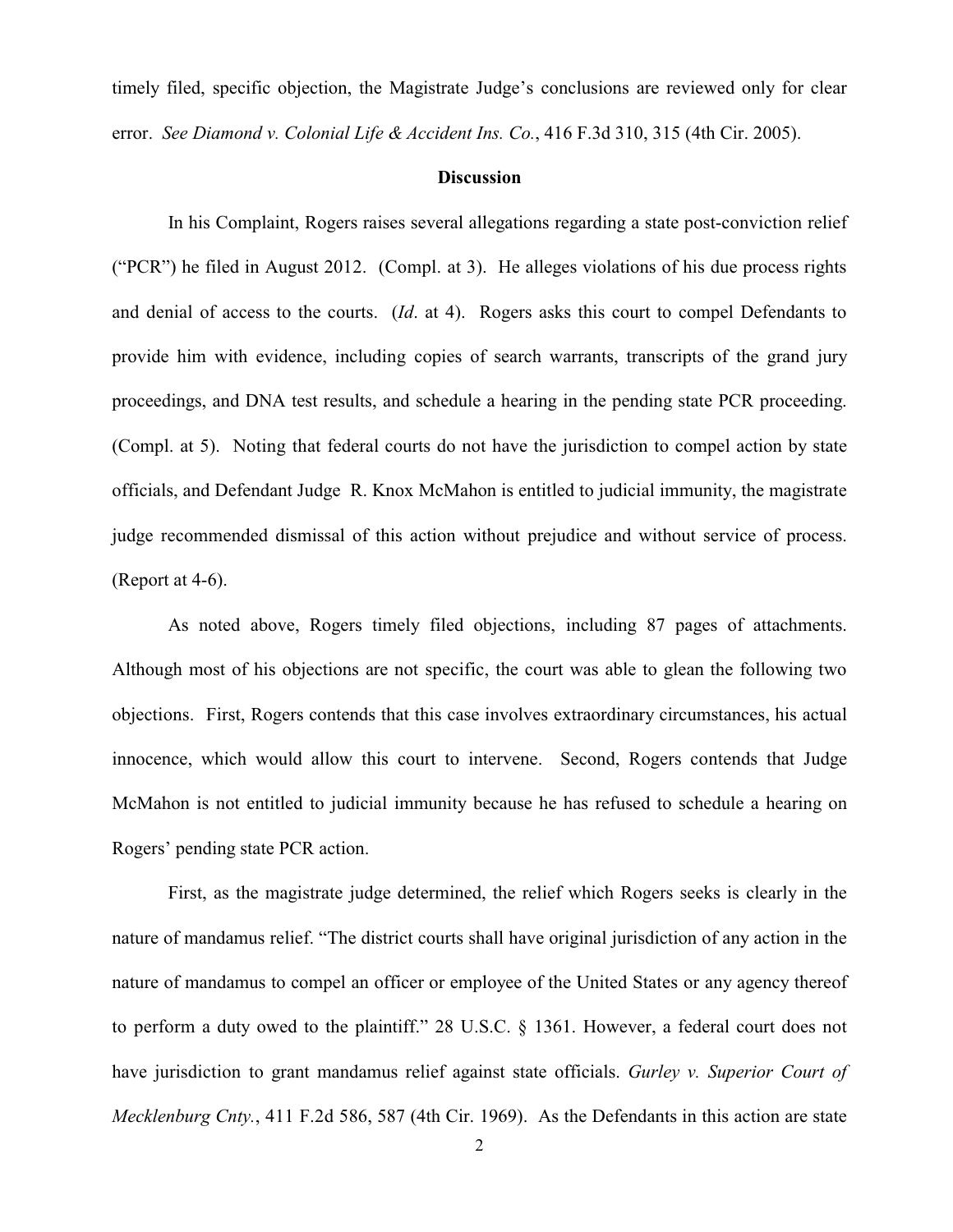officials, this court does not have jurisdiction to issue a writ of mandamus against them.

Additionally, as to Judge McMahon, it is well established that judges enjoy immunity from suit for actions taken in their judicial capacity. *See Mireles v. Waco*, 502 U.S. 9 (1991); *Pressly v. Gregory*, 831 F.2d 514, 517 (4th Cir. 1987).<sup>1</sup> While Rogers is apparently not seeking any monetary damages against Judge McMahon, absent extraordinary circumstances, federal courts are not authorized to interfere with a State's pending criminal proceedings. *See, e.g., Younger v. Harris*, 401 U.S. 37 (1971)(absent extraordinary circumstances, federal courts are not authorized to interfere with a state's pending criminal proceedings). *See also Cinema Blue of Charlotte, Inc. v. Gilchrist*, 887 F.2d 49 (4th Cir. 1989). In *Cinema Blue*, the Fourth Circuit Court of Appeals ruled that federal district courts should abstain from constitutional challenges to state judicial proceedings, no matter how meritorious, if the federal claims have been or could be presented in an ongoing state judicial proceeding. *Id.* at 52. Therefore, any request for a hearing in Rogers' pending state PCR action may be presented in state court.

Accordingly, the court adopts the Report (ECF No. 10) and this action is **DISMISSED** without prejudice and without service of process.

## **IT IS SO ORDERED.**

s/Timothy M. Cain United States District Judge

Anderson, South Carolina July 16, 2015

<sup>&</sup>lt;sup>1</sup>Rogers also seeks appointment of counsel in this case. (Compl. at 5). However, because this action is being summarily dismissed, Rogers is not entitled to the appointment of counsel. *Jackson v. James Ludvick, P.O.*, 1995 WL 42256, \*1 (S.D.N.Y., Feb.2, 1995) (magistrate judge's order denying appointment of counsel because case subject to dismissal).